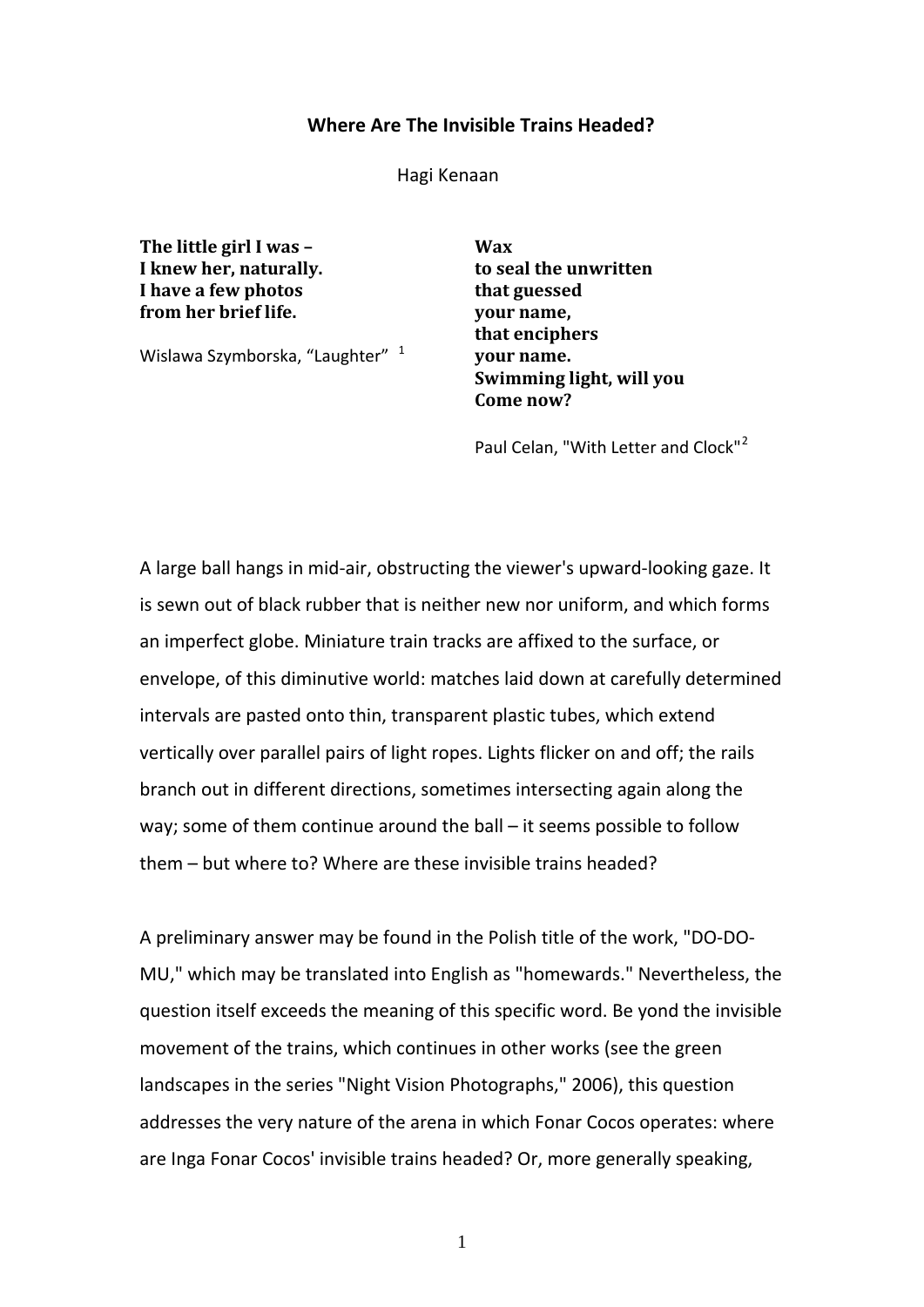what invisible motion – what motion of the invisible – takes place in Fonar Cocos' works? And what does the word "homewards" mean in this context?

The invisible constitutes a central theme in Fonar Cocos' work. Her interest in the relations between vision and blindness is explicitly expressed in the names of her recent exhibitions: "Punctum Caecum" (2002), "Blindreflex" (2003) and "Blindsehen" (2006), as well as in the titles of works such as *Vision Gestalt*, *Night Vision* and *Seeing Is Believing*. Surprisingly, however, the encounter with the works themselves does not immediately reveal – and perhaps even conceals – the essence of Fonar Cocos' concern with the visible and the invisible. Moreover, at first glance it remains unclear how these works express a concern with the dimension of visuality. How do they come to terms with the question of visibility, with the ability to see or with states of blindness? What dimension or dimensions of the visual do they attempt to touch upon? How do they wish to operate in relation to these dimensions? In what way, for instance, are Fonar Cocos' wax plates – and the fragmented quotes etched into them with a metal pin – related to this problematic of seeing and blindness? Can the fragmented quote, which was taken – with slight changes – from the last notes written by the French philosopher Maurice Merlau-Ponty, serve as a point of departure?

In the last years of his life, Merlau-Ponty (1908–1961) was concerned with an aspect of the visible which he termed "the invisible." This term evolved, for Merlau-Ponty, out of the understanding that was is visible to the eye and what is hidden from it – and, by analogy, vision and blindness – are not, as we habitually think, a set of contrasting terms. According to Merlau-Ponty, the visual field – the realm of the visible – is not a realm of positive facts. The visual is not simply there in front of us. What we see is never merely what we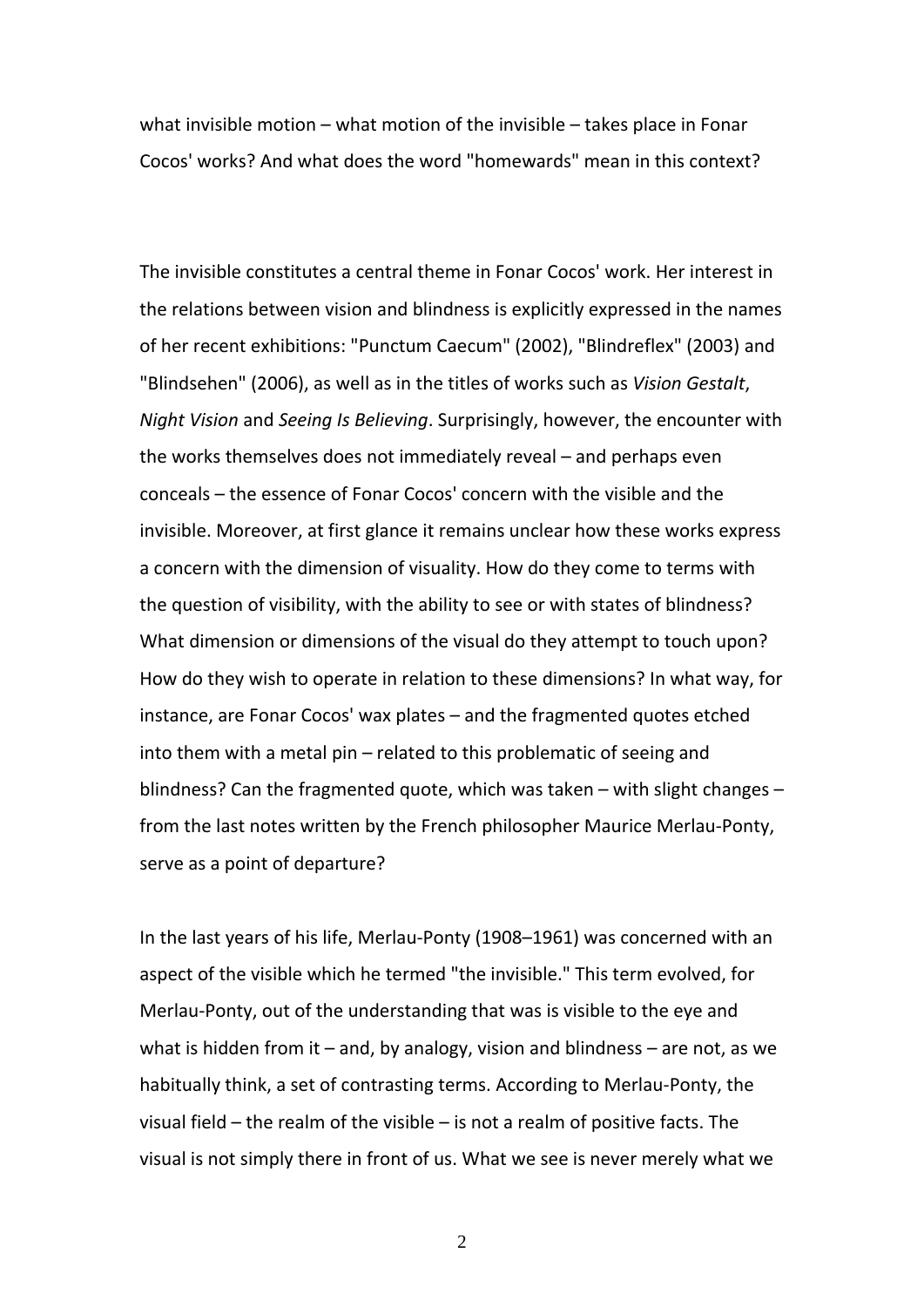see; in other words, the structure of the visual is not frontal. The act of seeing, therefore, cannot be reduced to the framing of visual contents. Vision is not an action that entraps an object or visual information, and one may even argue that vision is not an action at all. Yet if vision is not a kind of action, how does it connect us to the world? Vision is first of all a form of our human existence, of our being in the world, among people, among things, always already within circles of meaning; nevertheless, we are never in a context in which meaning is given over to us, is in our possession. The visuality of the world is not just another fact in our world, but is an integral part of the complex structure through which we inhabit the world. Being in the world means experiencing the intersection between vision and visibility, and being part of the visual sphere – whose characteristics are intimately related to who we are (our identity, body and sexuality; on a personal, social, political, cultural and historical level). Such a sphere is neither geometric nor homogeneous. This is a sphere that possesses real depth and an irregular morphology; it has shifting horizons, layers, centers of gravity, unexpected crevices, twists and turns, and myriad folds that do not exist apriori, but are rather revealed within the particular contexts of our lives. In this sense, the presence of the visual is always suffused with a dimension of absence. That is, its very essence as a realm in which things are made manifest simultaneously defines the visual field as a realm of concealment. Surprisingly, the visual and exposed also conceals. Yet what is at stake here is not the covering up of something that can, in principal, be made visible to the eye. What is hidden within the realm of the visible is a different kind of fact: the existence of what cannot be revealed. As such, the invisible is not what is outside of, or beyond, the realm of the visible; it is not the non-visual, but rather what belongs to the fundamental structure, to the pulsating heart of the visible. This, as Merlau-Ponty calls it, is "the invisible of the visible" – or, from another perspective, "the blindness of the perceiving consciousness"; it is "the point of blindness" –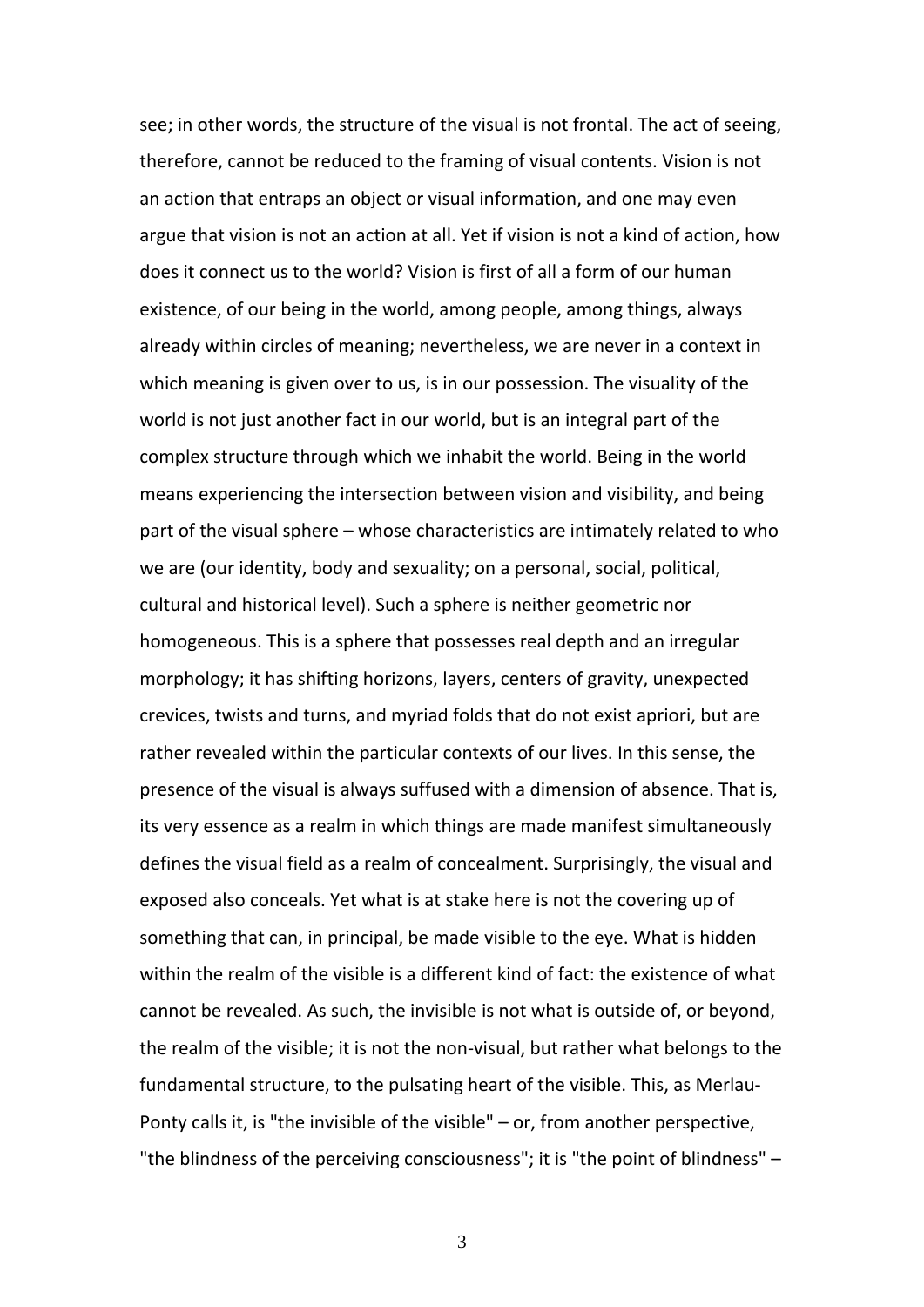*punctum caecum* – which characterizes not only the physiological structure of the eye, but above all the essential structure of the encounter between the human subject and the visuality of the world. Merlau-Ponty describes it in the following manner:

*"What* it [consciousness] does not see it does not see for reasons of principle, it is because it is consciousness that it does not see. *What* it does not see is what in it prepares the vision of the rest… *What* it does not see is what makes it see, is its tie to Being, is its corporeity, are the existentials by which the world becomes visible, is the flesh wherein the *object* is born."[3](#page-8-2)

According to Merlau-Ponty, in order for the visual to appear to the observer as meaningful, it must be anchored in a more primal connection – a physical support that connects between consciousness and the world. Such a connection is at the basis of our ability to register what we see and imbue it with meaning; it precedes the division between subject and object, and the representation of the object by the observer. This initial connection or ancient intersection – "the tie to Being," "the corporeity of consciousness" – are a precondition that enables consciousness to frame the visual; yet precisely since it constitutes a precondition, this intersection cannot appear as part of the framework of the visual. The ability to see grows out of a nucleus of blindness. What makes vision possible cannot open onto the gaze. It is no longer a visual object, yet it nonvisuality is mysteriously present within the visible. How so? Merlau-Ponty identified and began analyzing some of the ways in which the invisible exists within the visible. At the same time, it was clear to him that a conceptual or theoretical study was not sufficient to truly understand the life of the invisible. It is at this point, he believed, that the philosopher and the artist embark on a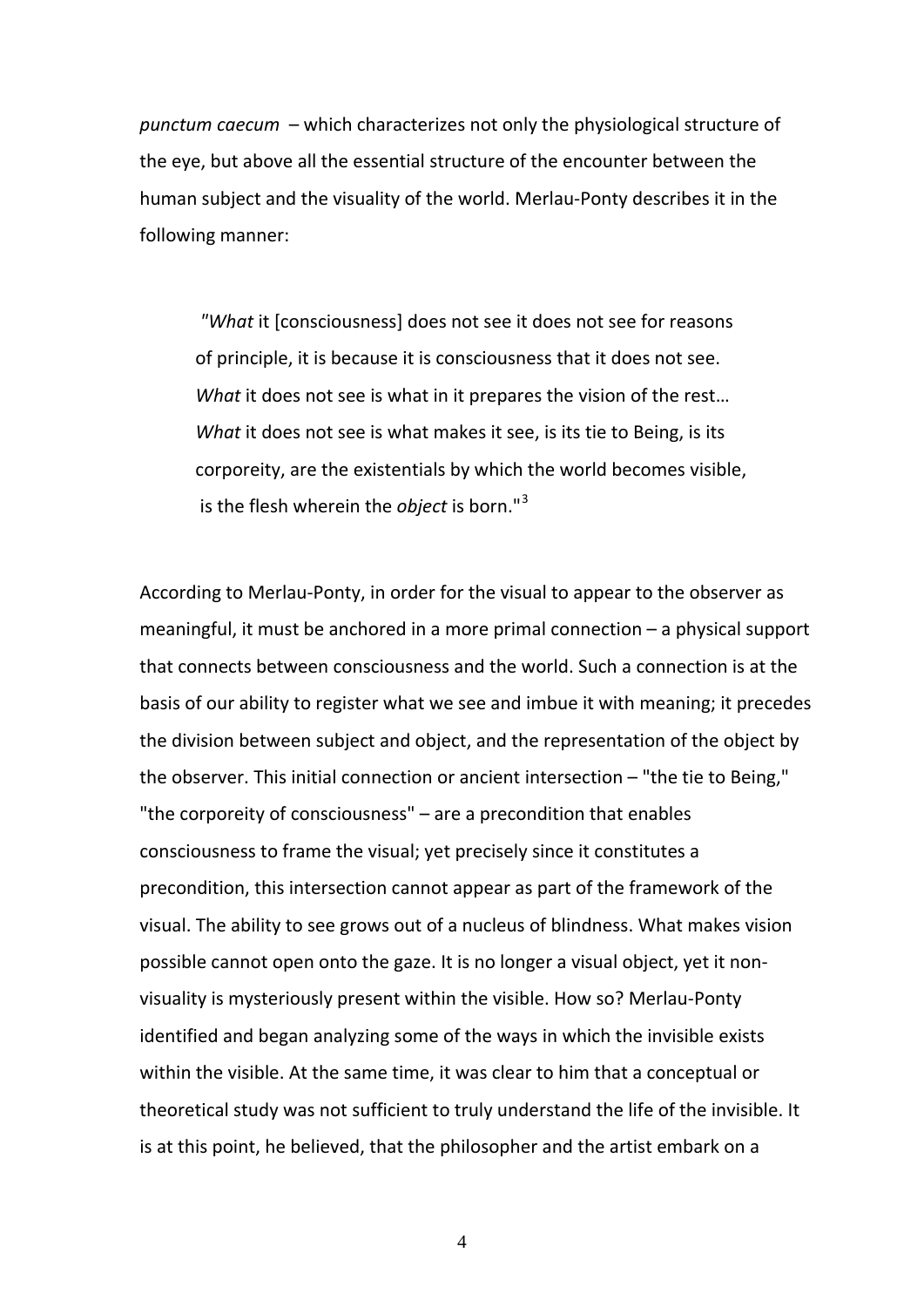shared journey. Is Fonar Cocos concerned with a shared journey of this kind? As I noted above, her wax tablet bears a quote from Merlau-Ponty that is concerned with the invisible. Yet whether or not this quote amounts to an explicit dialogue, Fonar Cocos' artistic strategy certainly seems focused upon those irregular traces that the invisible leaves within the visible. Fonar Cocos' work scrapes away at the surface of the perfect, completed image in order to reveal the conditions of its creation. Her focus is not the "frontal" visual tapestry that meets the eye, but rather that blind movement that makes itself present through this tapestry's constant unraveling. Fonar Cocos searches for ways to trace that which underlies the structure of the visual, while never appearing in the field of the visual as a distinct object of our vision. The movement with which Fonar Cocos is concerned is not a movement towards the visual liberation of the image or the object, but rather an opposite movement – one that ties the object back to the past out of which it emerges. Such a movement opens up the object onto its non-optical past, revealing the history of its crystallization as a visual object and making present what Merlau-Ponty terms "the flesh wherein the *object* is born."

Fonar Cocos approaches the object in a way that does not enable it – nor us, the viewers – to forget what we must seemingly forget in order to capture the gaze. She presents us with objects whose exterior has come unraveled, whose mechanisms of self-presentation are suspended – so that the question of the object's meaning is no longer subordinate to what the eye can grasp. The eye of the rational viewer facing Fonar Cocos' work may indeed identify the characteristics and qualities of an object; yet this optical framework is not sufficient for seeing the work itself, which operates on a different register of the visual field. Something else peers out from among the wax plates. But what exactly? Or, returning to the initial question, what invisible movement takes place in Fonar Cocos' works? Would it be correct to approach it in the same way as Rosalind Krauss, for instant, reads Eva Hesse's works? That is, as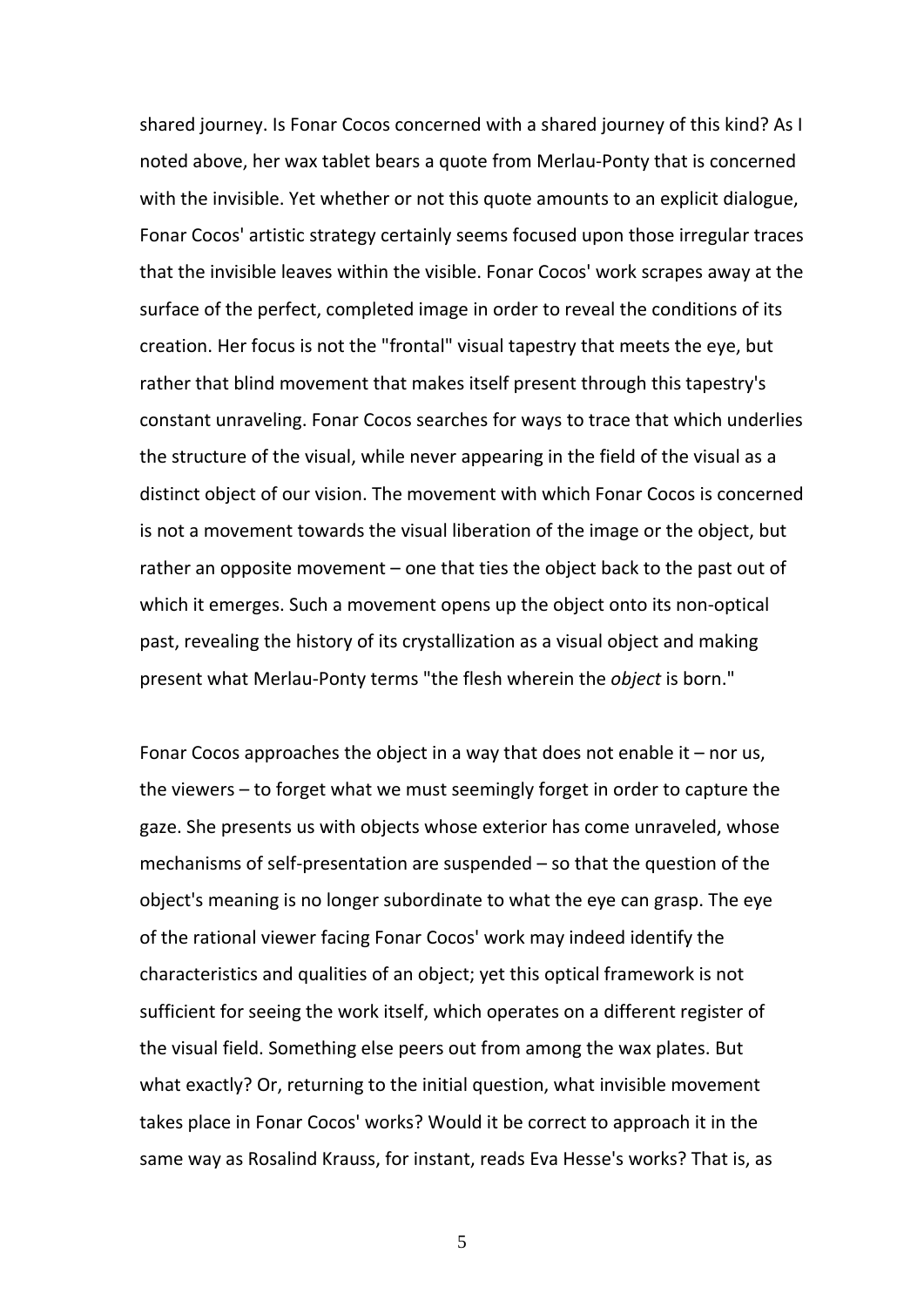an expression of the alternative tradition within modernist art that refuses to concern itself with satisfying the eye, and which embodies what Krauss understands to be "the optical unconscious"? $4$  In Fonar Cocos' works there is indeed a refutation of the scheme offered by the structure of the optical. At the same time, however, the non-optical that preoccupies Fonar Cocos is not a conceptual or dialectic structure. While Krauss examines "the optical unconscious" by means of the Lacanian formulation of the "real," which is always fundamentally located outside of our system of meaning, Fonar Cocos is concerned, rather, with the concrete ways in which the non-optical teams within what manifests itself to the eye. More specifically, I believe it is possible to point to a number of axes of non-visibility operating in Fonar Cocos' work. These axes exist in a dynamic relationship to one another – a relationship that is based on parallels, analogies, contingencies, intersections and tension-building contrasts. What are these axes? Three types of nonvisibility are revealed, in my opinion, as central: *materiality*, *memory* and *pain*.

How may we understand the relations between these three dimensions? To begin with, what is the relation between materiality and memory? The word "memory" has two meanings in this context. On the one hand, we speak of memory in the sense of a specific event, such as a certain childhood memory or image from the past; at the same time, we speak of it as the realm out of which specific memories arise. The realm of memory is thus not identical to the appearance of a given image; it is, rather, a precondition – the underlying framework or ground for what may present itself. Memory in this sense encompasses the entire range between what is concealed and what is revealed, a range that is no less fundamental to the materiality of matter. More precisely, this archaic connection between the visible and the nonvisible is a primary characteristic of matter, and is related to memory by way of analogy: hence the expression "the matter of memory." To put it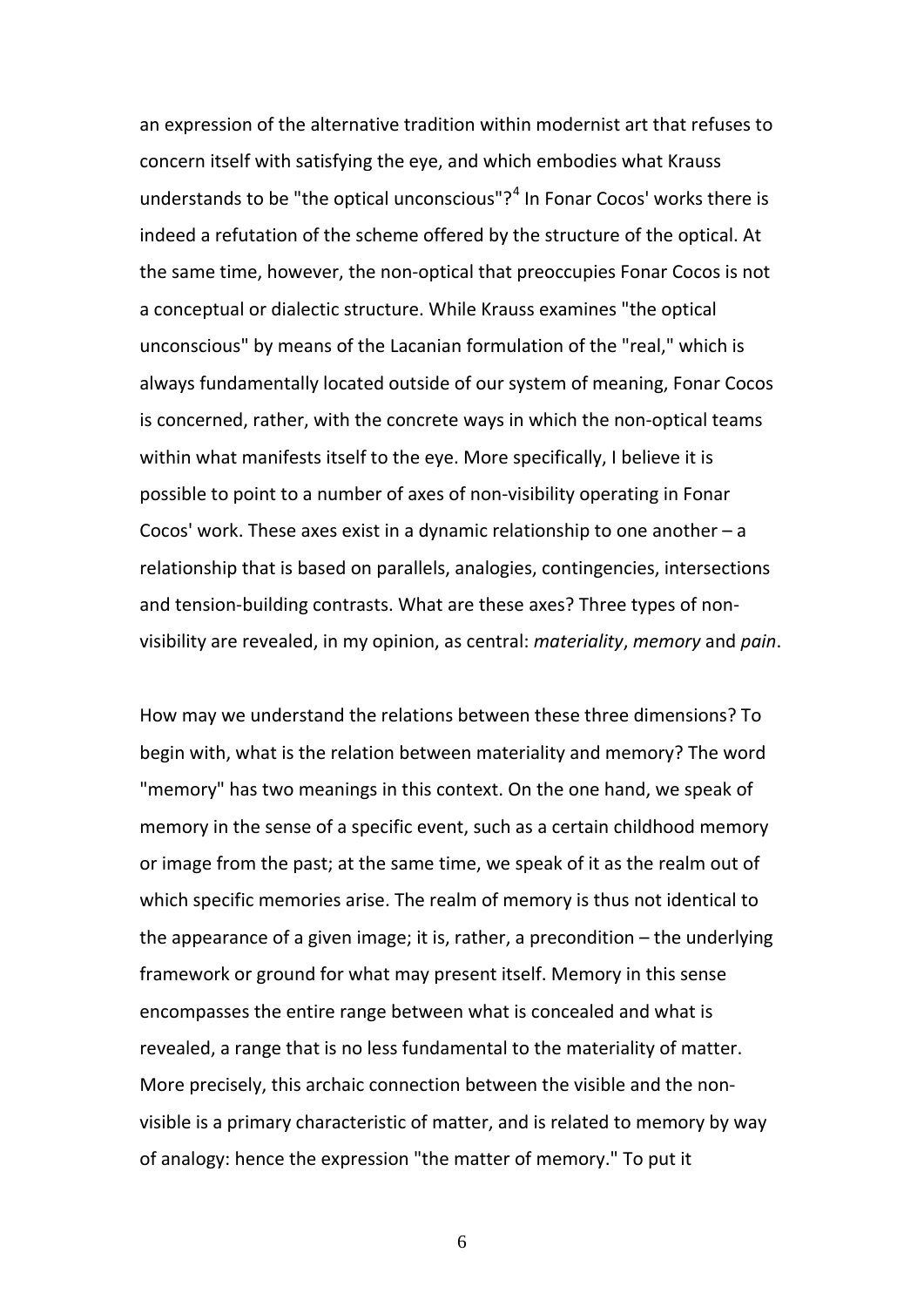differently, memory – like matter – contains within itself the possibility of distinct forms. Yet precisely for this reason, matter and memory themselves do not appear as objects. They do not give themselves over to the perceiving eye; rather, they are present at the core of the field of vision as an impenetrable realm, which lacks transparency and reflection. This is the nonilluminated dimension of what is revealed to the eye. It is both unlit and oblivious to light; it is a dimension that is unwilling to accept the laws of light (optics); nor is it willing to accept the play of light as the name of the game of visual appearances. The light is swallowed by Fonar Cocos' tablets of black wax – tablets that the eye may interminably linger upon without succeeding to contain them and to make them its own. As far back as antiquity, the image of a wax tablet has been associated with the "inner surface" of the soul; with the receptiveness of human consciousness; with its affective dimensions; and with memory. Yet wax is not only an image, but also a direct embodiment of the relationship between materiality and memory. Due to its unique material qualities, wax served as a writing tablet, as a support for etching and stamping – as a tool of memory. Memory is thus analogously compared to a soft writing tablet, upon which images, events and the past itself are imprinted and etched. Yet not everything is inscribed upon the tablet of memory. Just as light is absorbed in the black tablets, so memory swallows up those impressions whose presence it cannot cope with, those impressions that the psyche is unwilling or unable to represent. In this sense, the tablet of memory is selective. It never shows everything, and must not express anything that will mar or crack it surface; it must conceal that dimension of depth that cannot be ignored, yet which cannot be compressed into the framework of the visible – the *depth of pain*. Inga Fonar Cocos does not enable this depth to disappear, but rather examines the ways in which it is present within the visual order. She sticks metal pins into the tablets, repeatedly pricking the wax surface. This is a serial act, out of which letters are born and writing appears. This act of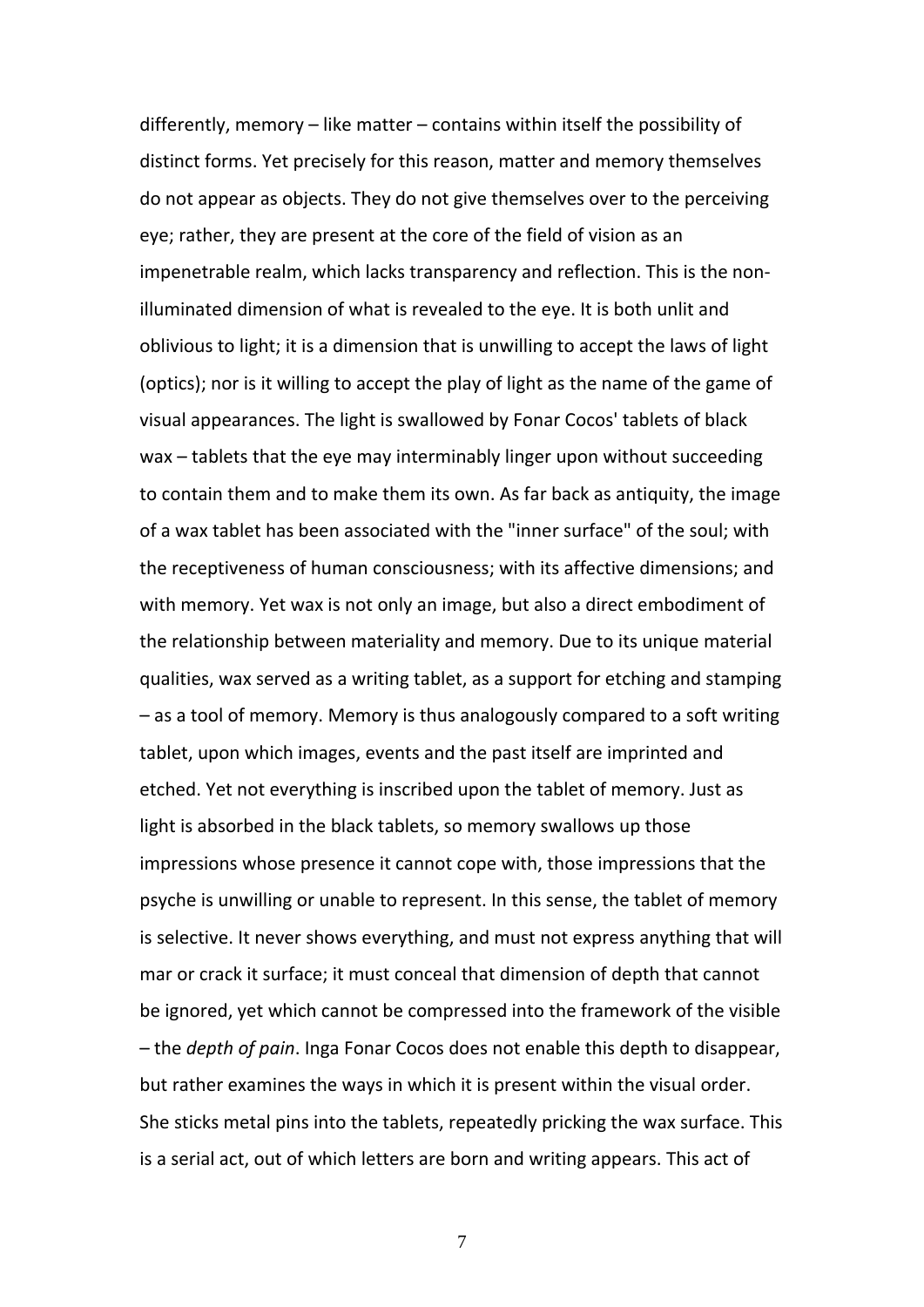pricking and boring holes – the controlled and microscopic damaging of the wax – enables the tablets to speak, to carry meaning, to become part of the realm of the optical and of the symbolic. At the same time, it is worth noting that the focus of Fonar Cocos' artistic action is not the reconstruction of the past, nor the attempt to endow specific memories with meaning. From her point of view, despite the strong presence of the dimension of memory in the present, the past has truly passed. It is present only as that which is absent. It partakes of the present as a founding, shaping, injurious, painful and irresolvable presence, yet it cannot be revoked. In his book *W or the Memory of Childhood*, Georges Perec examines the tension between what was really there – what he experienced as a child during the war when he bid his mother a final farewell – and between the impossibility of ever reconstructing, understanding, or giving appropriate expression to the past. As Perec writes:

I don't know where the break is in the threads that tie me to my childhood. Like everyone else, or almost everyone, I had a father and a mother, a potty, a cot, a rattle, and, later on, a bicycle which apparently I never mounted without screaming with terror at the mere thought that someone might try to raise or even remove the two small sidewheels which kept me stable. Like everyone else, I have forgotten everything about the earliest years of my existence.

My childhood belongs to those things which I know I don't know much about. It is behind me; yet it is the ground on which I grew, and it once belonged to me, however obstinately I assert that it no longer does. For years I tried to sidetrack or to cover up these obvious facts, and I wrapped myself in the harmless status of the orphan, the un-parented, the Nobody's boy. However, childhood is neither longing nor terror, neither a paradise lost nor the Golden Fleece, but maybe it is a horizon, a point of departure, a set of co-ordinates from which the axes of my life may draw their meaning. Even if I have the help only of yellowing snapshots, a handful of eyewitness accounts and a few paltry documents to prop up my implausible memories, I have no alternative but to conjure up what for too many years I called the irrevocable: the things that were, the things that stopped, the things that were closed